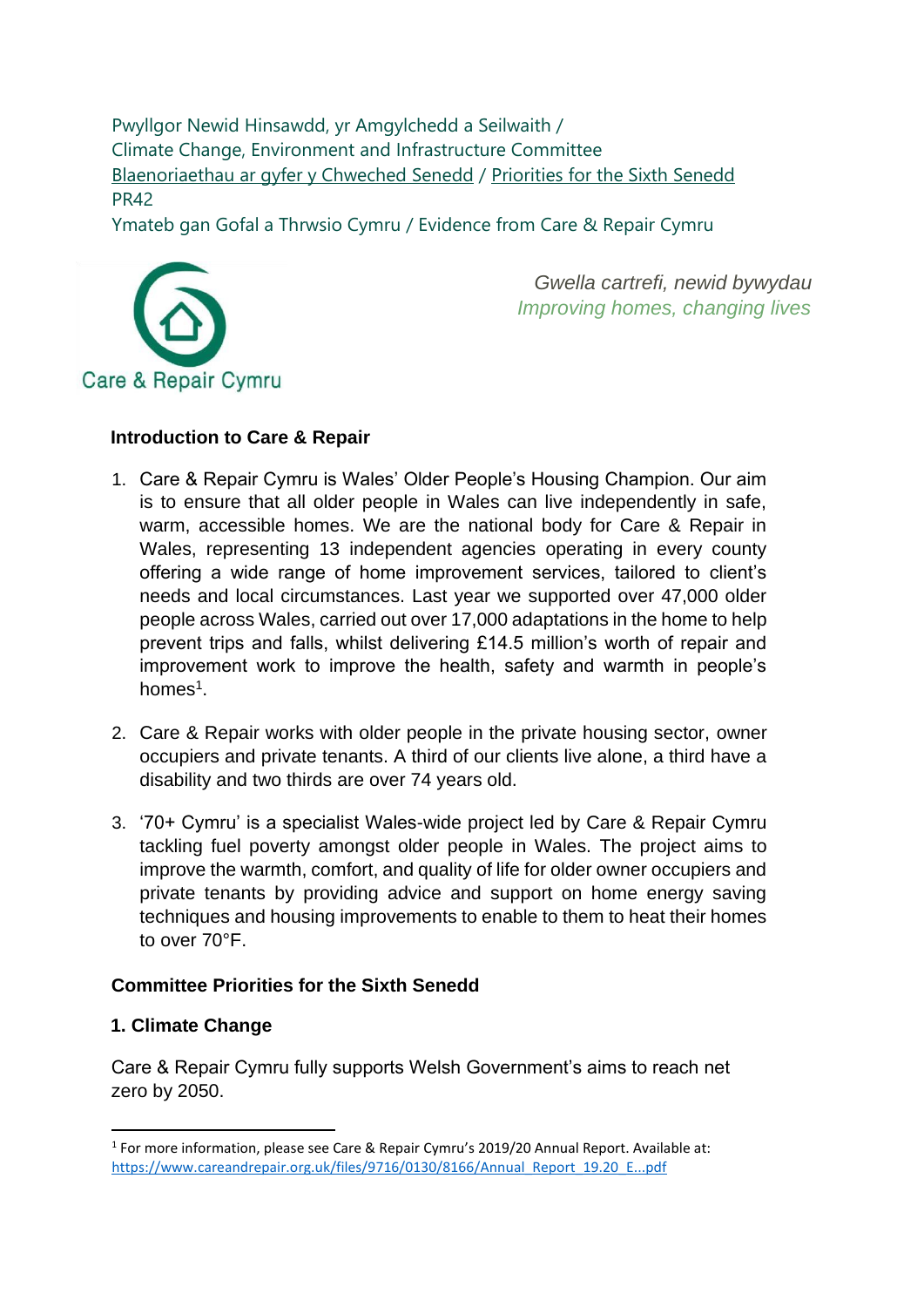Outlined priorities for the next 12-18 months mention a number of projects designed to make progress with respect to decarbonisation and energy efficiency. Any onus for decarbonisation of houses should not be overwhelmingly placed on homeowners. Technology that enables decarbonisation of private homes is currently expensive; funding – prioritising grants over loans – must be made available to consumers that need it, such as those living in homes with the lowest EPC ratings, those on low incomes or living in fuel poverty, or at risk of fuel poverty by Welsh Government's definitions. Grants would be a better option for many of our clients who would not have the financial means to pay back any loan, especially when considering interest repayments as well as time constraints. Ensuring funding is accessible in this way to everyone would not only begin to help the most vulnerable consumers and worst properties first, but also aligns with the Wellbeing of Future Generations Act to ensure a resilient and equal Wales. This point is developed further in our section on housing priorities.

#### **2. Energy**

Care & Repair Cymru agrees with the Welsh Government's aims outlined in this priority point, including placing fossil fuels at the bottom of Wales' fuel hierarchy and Welsh Government's aims for Net Zero. While we agree that Wales has a strong base to grow its renewable energy sector, there are Welshspecific issues that make decarbonisation of housing in particular a pressing challenge. Ensuring benefits of renewable energy, including financial savings and warmer homes, are passed on to older owner/occupiers and private tenants throughout Wales will be key to ensuring the success of Wales' renewable energy plans.

One problem in particular with Welsh houses is their age: Wales has the oldest housing stock in Europe<sup>2</sup>. Many vulnerable older people with whom Care & Repair agencies work already struggle to heat their homes efficiently and experience severe fuel poverty. Additionally, 21% of Welsh houses are off the gas-grid<sup>3</sup>. These properties may not be compatible with many retrofit proposals, including those reliant on hydrogen, but would lend themselves to solar or wind power, among other types of renewable electricity to heat and power the property. These properties tend to be older, rural properties, so may be less energy efficient. As such, funding will be needed for the retrofitting for Wales' most vulnerable older people, as well as to ensure their homes are properly insulated and free from drafts to ensure they can fully benefit from the scheme. issues with these rural homes, and Wales' wider housing stock, will also be picked up in Priority 12 (Housing).

Support will also be necessary for those in living in fuel poverty. In Wales, one in five older people live in fuel poverty, with those on pension credit at the

<sup>2</sup> [https://files.bregroup.com/bretrust/The-Housing-Stock-of-the-United-Kingdom\\_Report\\_BRE-Trust.pdf](https://files.bregroup.com/bretrust/The-Housing-Stock-of-the-United-Kingdom_Report_BRE-Trust.pdf)

<sup>3</sup> <https://gov.wales/sites/default/files/publications/2019-07/decarbonising-welsh-homes-stage-1-report.pdf>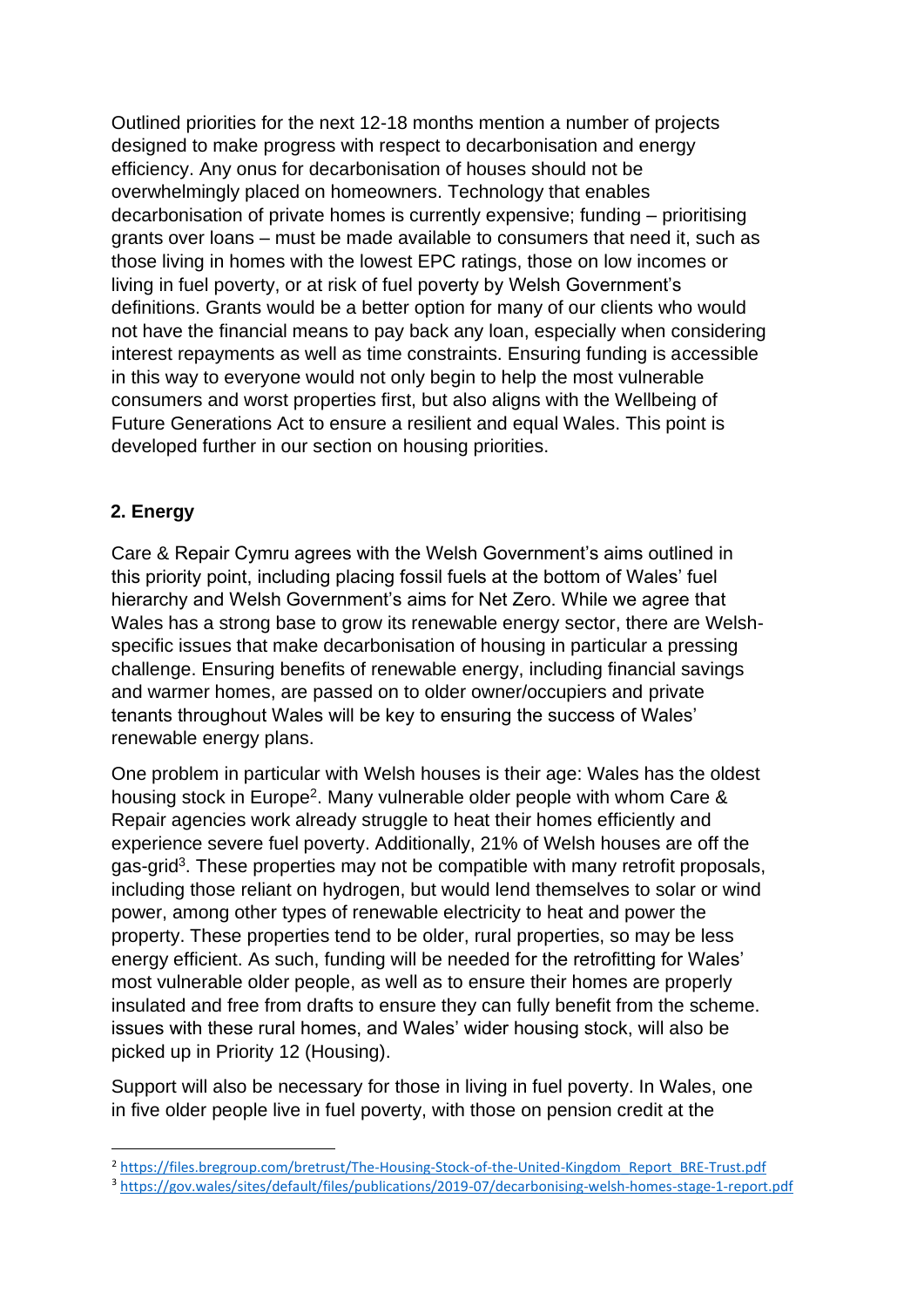greatest risk. Our 70+ Cymru project helped 80 older people who were struggling with fuel poverty between February and April 2021<sup>4</sup>, with many Care & Repair Cymru clients relying on WHD or NEST schemes. Future iterations of these schemes will need to provide new, greener technology as well as ensure a "fabric first" approach as above.

Under current Welsh Government schemes, replacement heating options are limited to gas. While this is invaluable in the current landscape and helps keep people warm, alleviates fuel poverty, and improves people's health, the schemes must be adapted to ensure that schemes are future proofed and greener heating technologies are available. With Welsh Government's aims for new housing to not use fossil fuel fired boilers, any boilers currently offered on Welsh Government schemes need to be compatible with future technologies or more environmentally friendly than they currently are<sup>5</sup>. Technologies such as heat pumps or gas condenser boilers are just two potential alternative heating measures but are more expensive than traditional boilers. As fewer and fewer houses rely on gas heating in the coming years, it is important that these consumers are not left on an antiquated system reliant on fossil fuels. These schemes should ensure equitable access to heating for everyone as well as equitable access to environmentally friendly means to do so. Importantly, environmental targets – while admirable and important – cannot be met at the expense of already-vulnerable consumers.

To ensure this is the case, we would encourage collaboration between the Climate Change, Environment, and Infrastructure committee and Ministers and their Social Justice counterparts, to ensure that environmental targets are met in a fair way, with equal access to all, without vulnerable consumers becoming more and more reliant on antiquated heating systems in the coming years.

### **3. Marine Energy Programme**

N/A

# **4. Net Zero**

C&RC agrees with the broad targets outlined in the Committee's priorities but reiterates the need to not put vulnerable older people in detriment to accomplish the goals. Additionally, we would like to see more information about decarbonisation and other programmes integral to achieving net zero by 2050 without delay. There should also be frequent audits and reports on how work is going, and whether 2050 remains a feasible target.

Moreover, retrofitting programmes should be implemented in the housing sector and not just the public sector; this should also extend to private owner-

<sup>4</sup> Care and Repair Cymru's Annual Report 2020-2021, Forthcoming

<sup>5</sup> [https://gov.wales/sites/default/files/publications/2021-08/development-quality-requirements](https://gov.wales/sites/default/files/publications/2021-08/development-quality-requirements-for-housing-associations.pdf)[forhousing-associations.pdf](https://gov.wales/sites/default/files/publications/2021-08/development-quality-requirements-for-housing-associations.pdf) (p. 3)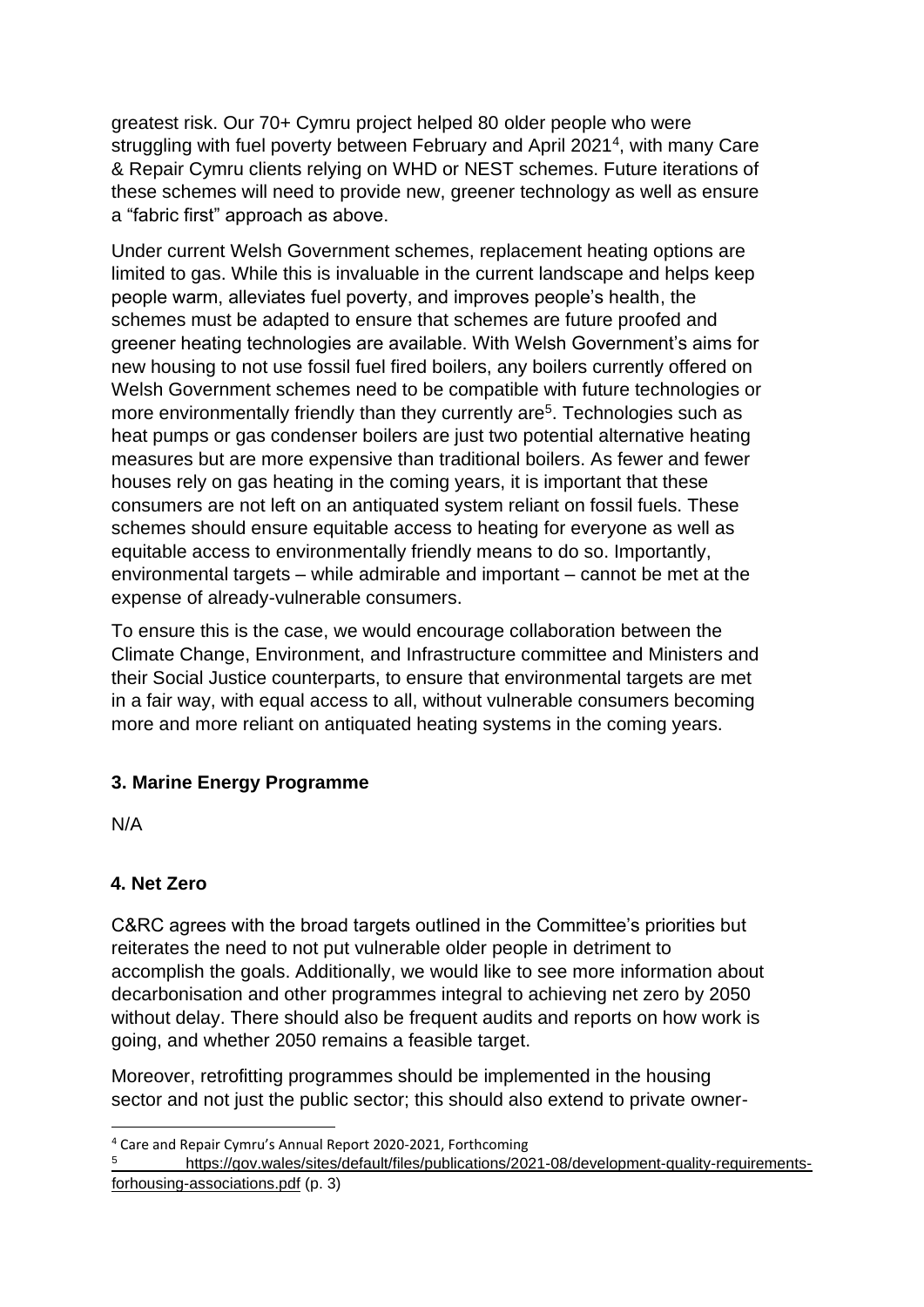occupiers and renters, for whom support should be made available for those who lack the means to carry out the necessary work. Welsh housing is responsible for 21% of carbon emissions $6$ , and is a sector that needs decarbonising desperately if Wales is to reach its Net Zero targets.

## **5. Tree Planting**

N/A

## **6. Nature and Biodiversity**

N/A

### **7. Circular Economy**

N/A

### **8. Environment**

Care & Repair Cymru welcomes the Committee's commitment to cleaner air, and the notion of a *Clean Air Act for Wales*. Poor air quality adversely affects older people. In 2010, the UK Government estimated that health issues caused by air pollution cost at least £8billion<sup>7</sup>.

Improving air quality in Wales would save the Welsh NHS money, as well as prevent older people dying prematurely.

### **9. Transport**

We welcome the Older People's Commissioner's report on transport and its importance for accessing healthcare<sup>8</sup>, which highlights the importance of this service for older people and highlights gaps – especially during and as a result of the COVID-19 pandemic, as well as ensures that older people can continue to live independent lives and remain a valued part of the community. This not only reflects the UK Government's Resilience strategy and its aims for a "whole-of-society" approach to community, but also again ensures resilience and equality in Wales outlined in the *Wellbeing of Future Generations Act* as well as ensuring a "Wales of Cohesive Communities".

<sup>6</sup> [https://gov.wales/sites/default/files/publications/2019-07/decarbonising-welsh-homes-stage-](https://gov.wales/sites/default/files/publications/2019-07/decarbonising-welsh-homes-stage-1-report.pdf)[1report.pdf](https://gov.wales/sites/default/files/publications/2019-07/decarbonising-welsh-homes-stage-1-report.pdf) (p. 6)

<sup>7</sup> <https://www.gov.uk/government/publications/health-matters-air-pollution/health-matters-air-pollution> 8

[https://www.olderpeoplewales.com/Libraries/Uploads/Accessing\\_Health\\_Services\\_in\\_Wales\\_\\_Transp](https://www.olderpeoplewales.com/Libraries/Uploads/Accessing_Health_Services_in_Wales_-_Transport_Issues_and_Barriers.sflb.ashx) [ort\\_Issues\\_and\\_Barriers.sflb.ashx](https://www.olderpeoplewales.com/Libraries/Uploads/Accessing_Health_Services_in_Wales_-_Transport_Issues_and_Barriers.sflb.ashx)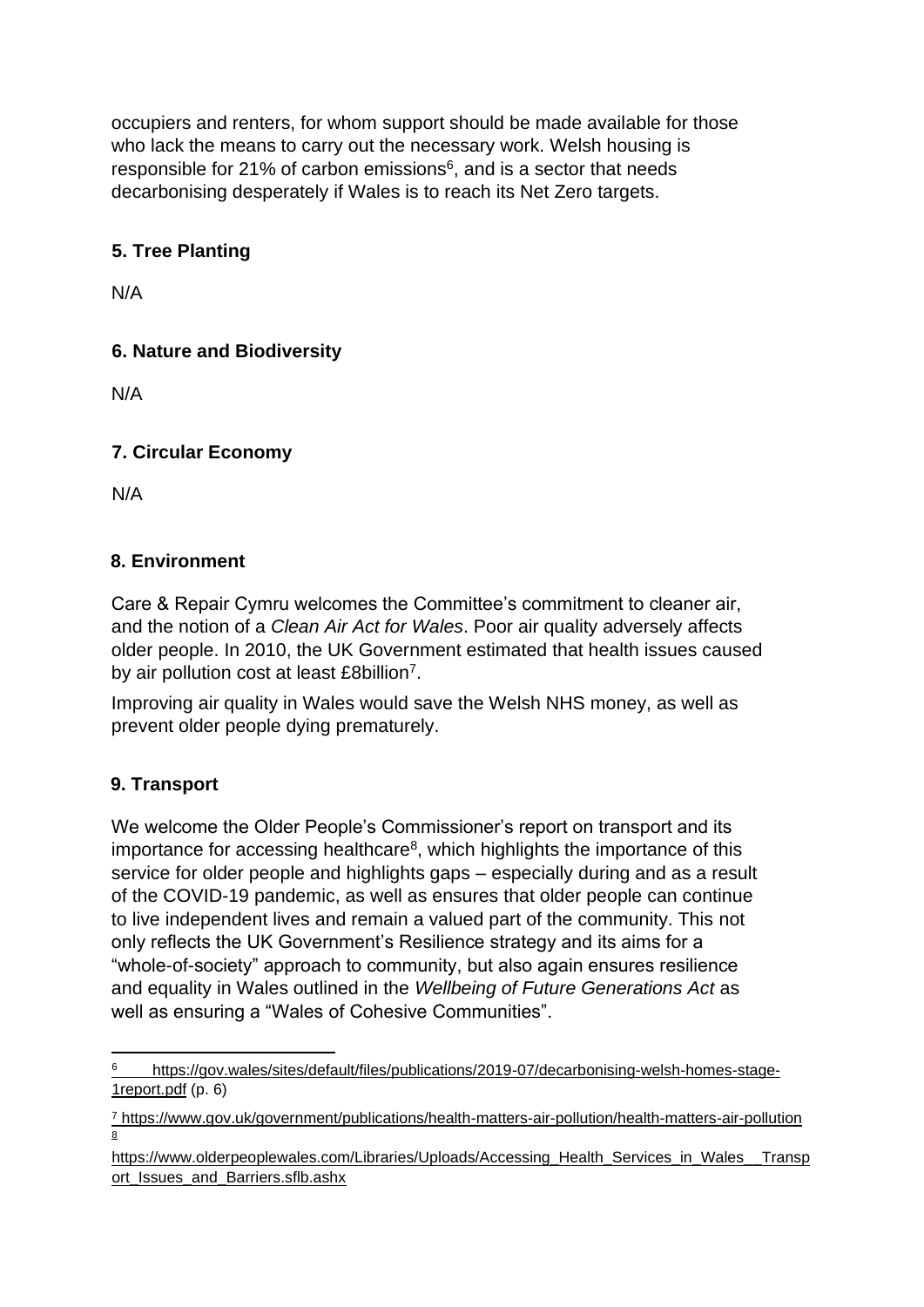The Older People's Commissioner for Wales' report also highlights issues with transport and equality: "accessibility issues [and] a lack of information to assists with journey planning" need to be improved on public transport to ensure that older people are able to access public transport equitably and easily<sup>9</sup>.

### **10. Digital Infrastructure**

We are calling for a right to digital connectivity across Wales. For this reason, we are pleased to see the Committee's work to improve online connections throughout Wales and especially in rural areas, however a right to digital connectivity will prompt the urgent action required to ensure digital connectivity is available across Wales.

Having a good connection is just one part of the infrastructure puzzle. Wales also requires an infrastructure of knowledge. Encouraging older people to take up online connections that they already have will also be key to ensuring connected communities, and bridge the digital divide worsened by the pandemic. Third Sector or industry partners can facilitate older people in learning new digital skills in a safe, accessible environment. Additionally, if an older person requires a new device such as a laptop or smartphone to fully benefit from good digital infrastructure, local councils should be encouraged to explore the possibility of technology grants to encourage technology use amongst older populations in their locality.

# **11. Digital and Data**

We are calling for a right to digital connectivity. Only 49% of people over 75 use the internet in Wales<sup>10</sup>. During the Covid-19 pandemic, we heard of older people struggling to stay in contact with people due to isolation, shielding, or lockdowns. Similarly, the flurry to move to digital during the covid-19 pandemic has had serious ramifications for those not online in accessing their rights and services as citizens - this has been especially apparent in healthcare – and is something that must be addressed as an urgent priority going forwards if we are to have a Wales that is truly equal, cohesive and 'the best place to grow old'.

Our hopes for digital were outlined in our 2021 Election manifesto<sup>11</sup>, as was the need to ensure that older people have access to technology that supports independent living, and that all technology is accessible for people with complex needs such as sensory loss. Digital must not just mean 'the internet'.

<sup>9</sup> [https://www.olderpeoplewales.com/Libraries/Uploads/Accessing\\_Health\\_Services\\_in\\_Wales\\_-](https://www.olderpeoplewales.com/Libraries/Uploads/Accessing_Health_Services_in_Wales_-_Transport_Issues_and_Barriers_-_Summary_of_findings_and_action_to_date.sflb.ashx) Transport Issues and Barriers - Summary of findings and action to date.sflb.ashx (p. 5)

<sup>10</sup> [https://gov.wales/sites/default/files/statistics-and-research/2019-09/internet-use-and-digital](https://gov.wales/sites/default/files/statistics-and-research/2019-09/internet-use-and-digital-skills-national-survey-wales-april-2018-march-2019-207.pdf)[skillsnational-survey-wales-april-2018-march-2019-207.pdf](https://gov.wales/sites/default/files/statistics-and-research/2019-09/internet-use-and-digital-skills-national-survey-wales-april-2018-march-2019-207.pdf) [\(](https://gov.wales/sites/default/files/statistics-and-research/2019-09/internet-use-and-digital-skills-national-survey-wales-april-2018-march-2019-207.pdf)p. 5)

<sup>11</sup> [https://www.careandrepair.org.uk/files/2116/0750/8185/CRC\\_2021\\_Manifesto\\_en.pdf](https://www.careandrepair.org.uk/files/2116/0750/8185/CRC_2021_Manifesto_en.pdf) [\(](https://www.careandrepair.org.uk/files/2116/0750/8185/CRC_2021_Manifesto_en.pdf)p. 10).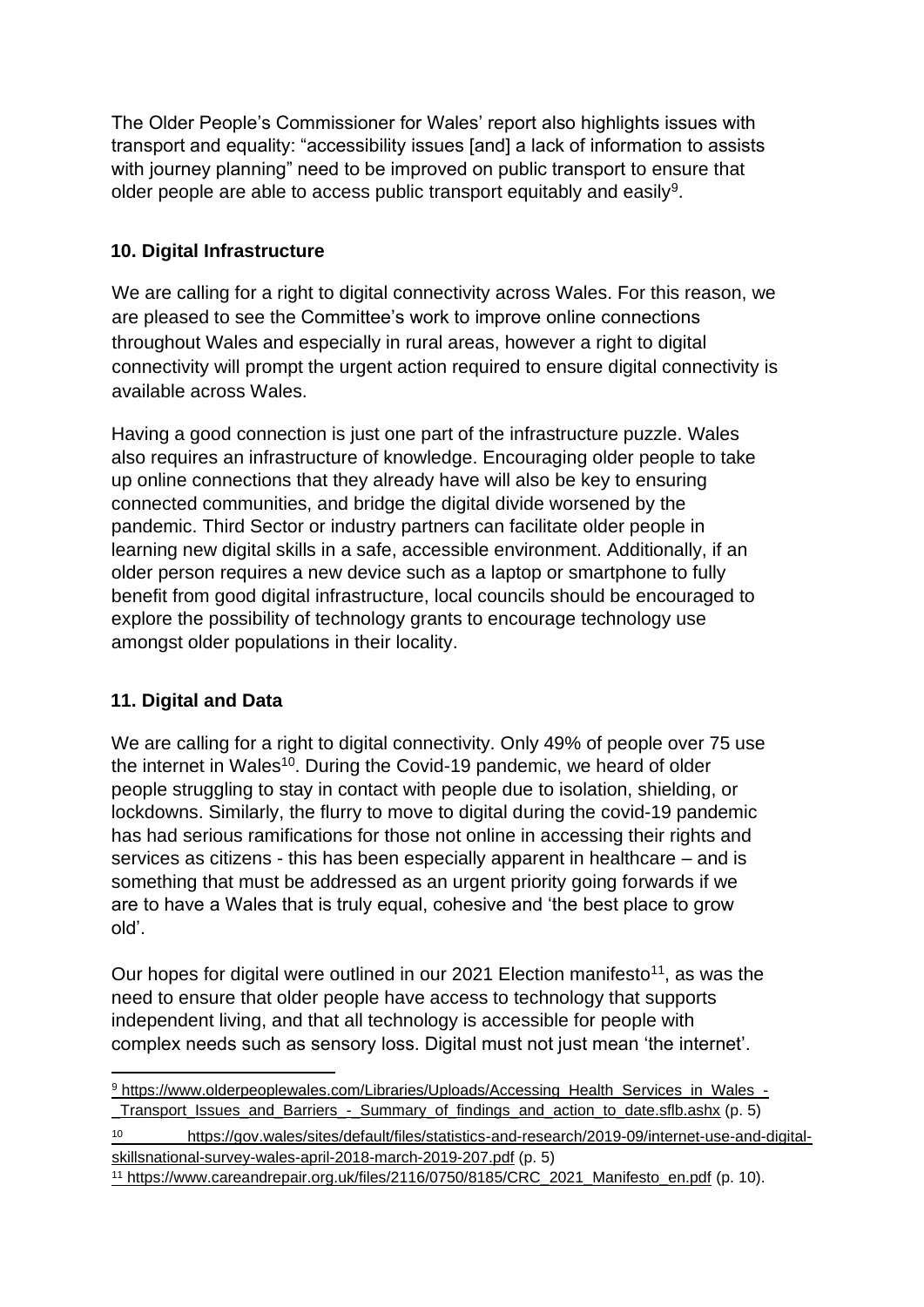At Care & Repair we have been exploring ways to support older people to live safely and independently at home, supported by technology.

Digital at home doesn't have to be complicated to be innovative. Bridgend Care & Repair hosted our Alexa pilot, via Rockwool funding, to help support independent living at home. The project identified 30 vulnerable people, from Dementia services or from Hospital Discharges, with health conditions or recognised risks of falling. The outcome benefits for the clients were:

- 12 addressing loneliness & isolation
- 19 reminders/prompts for care needs
- 4 family 'drop-ins' for managing risks
- 5 supporting shopping
- 26 stimulation (music/talking books, etc.)

Something as simple of voice recognition to turn on the lights can prevent falls, and thus prevent unscheduled hospital admissions amongst older people. We believe additional support and funding for pilots such as the Alexa project should be further explored as a way of working collaboratively cross-sector and cross-governmentally to meet concurrent priorities for both health, housing and digital. Care & Repair already has experience of using technology – both specifically with this Alexa Pilot – but also pan-Wales throughout our *Managing Better* service – and would be happy to provide any additional information on our work in this space.

We also welcome and look forward to the implementation of points raised in the Digital Strategy for Wales, especially around prioritising older people, and ensuring that they are able to access training for new digital technologies and that these are accessible for all.

# **12. Housing**

In addition to the environmental housing issues already raised in this response such as the optimised retrofit programme – the importance of which we would like to reiterate here – housing issues are far more widespread than purely environmental.

Poor housing conditions mean older people are living in unfit housing which is unsuitable for their needs. The Welsh Housing Condition survey conducted in 2017-2018 revealed that 18% of older homes have Category 1 hazards present<sup>12</sup>. These hazards can lead to a number of physical health issues such as falls, respiratory illness, and increased risk of heart attacks or strokes, as well as mental health issues; all of which could be prevented by simple

<sup>12</sup> [https://gov.wales/sites/default/files/statistics-and-research/2019-02/181206-welsh](https://gov.wales/sites/default/files/statistics-and-research/2019-02/181206-welsh-housing-conditions-survey-headline-report-2017-18-en_0.pdf)[housingconditions-survey-headline-report-2017-18-en\\_0.pdf](https://gov.wales/sites/default/files/statistics-and-research/2019-02/181206-welsh-housing-conditions-survey-headline-report-2017-18-en_0.pdf) (p. 10)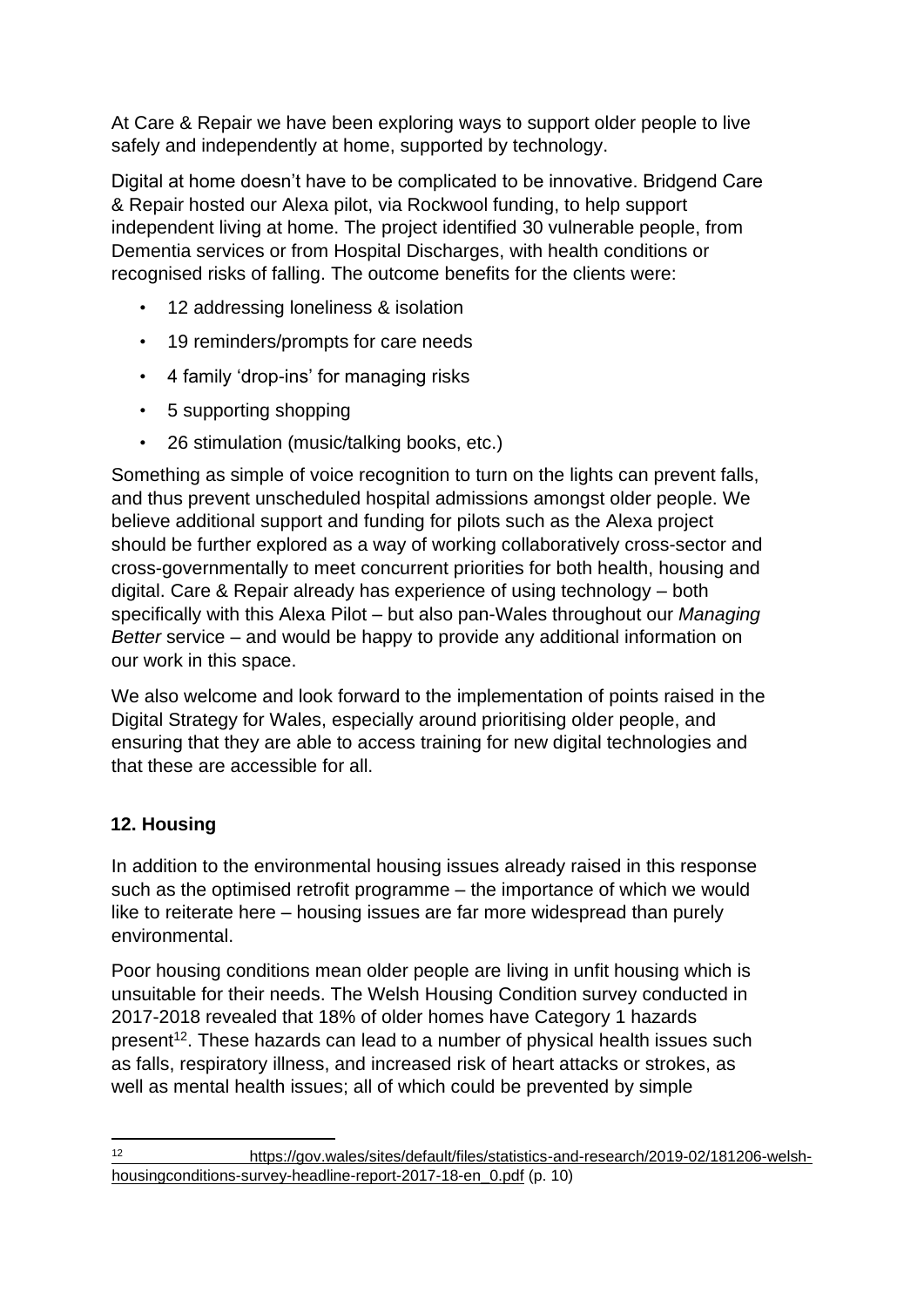repairs<sup>13</sup>. Fixing these issues and thus bringing Welsh housing to an acceptable standard would save the NHS around £95million per year<sup>14</sup>, as well as preserve properties for future use. Care and Repair agencies carried out a total of £14.5 million worth of repairs and improvement work in 2019/20, which highlights the lack of governmental of support for owner/occupiers or private renters. With 83% of older people living in their own homes, they turn to us due to a lack of support. However, Care & Repair caseworkers note that there is millions of pounds' worth of essential repairs that we are unable to carry out every year due to a lack of funding. Care & Repair Cymru advocates for a right to decent housing to be enshrined in law, and clear minimum standards to be in place for private sector housing. There should also be a national safety net programme for vulnerable older homeowners that should be made available to Care and Repair agencies for us to carry out essential maintenance and improvement works<sup>15</sup>.

Our *Hospital to a Healthier Home* service<sup>16</sup> put the spotlight on this issue: when an older person has a fall at home, it is more likely to result in their hospitalisation than other age groups. Falls at home among older people cost the NHS £2.6billion per year<sup>16</sup>. Moreover, there is potential for 43% of hospital beds to be occupied by an older patient who has fallen in any given month, putting preventable strain on NHS services when repairing a hazard at their property would mean they were less likely to fall. In addition to this, cold, damp homes increase circulatory, respiratory, and cardiovascular diseases which could have been prevented had the hazards been repaired. *Our Hospital to a Healthier Home* service found that when repairs were carried out on older patients' homes, there was a reduction of 38% in admissions of people over 60 years old to hospital, and a 26% reduction in falls from properties that Care & Repair agencies repaired or adapted.

Our Manifesto reflects the importance of prevention in healthcare and advocates for barriers between health and housing to be broken down, ensuring quick and equitable access for older people to the services they need<sup>17</sup>. Adaptations are the quickest and easiest way to reduce hazards and risks in older peoples' homes, and Care and Repair agencies adapted 19,025 homes in 2019/20, with an average waiting time of just seven days.

Poor housing can also result in fuel poverty: many older people are unable to efficiently heat their homes due to poor heating systems, poor insulation, drafts throughout their home, and a multitude of other issues. NEST and Warm Home

<sup>13</sup> <https://www.ageing-better.org.uk/sites/default/files/2020-03/Home-and-dry-report.pdf> (p. 4, p. 13) <sup>14</sup> https://files.bregroup.com/bretrust/The-Cost-of-Poor-Housing\_Report\_BRE-Trust\_English.pdf

<sup>15</sup> [https://www.careandrepair.org.uk/files/2116/0750/8185/CRC\\_2021\\_Manifesto\\_en.pdf](https://www.careandrepair.org.uk/files/2116/0750/8185/CRC_2021_Manifesto_en.pdf) [\(](https://www.careandrepair.org.uk/files/2116/0750/8185/CRC_2021_Manifesto_en.pdf)p. 3) 16

https://www.careandrepair.org.uk/files/2715/6578/0045/Hospital\_to\_a\_Healthier\_Home\_Winter\_Press [ures\\_Pilot\\_Evaluation\\_E.pdf](https://www.careandrepair.org.uk/files/2715/6578/0045/Hospital_to_a_Healthier_Home_Winter_Pressures_Pilot_Evaluation_E.pdf)

<sup>16</sup> [https://www.careandrepair.org.uk/files/2116/0750/8185/CRC\\_2021\\_Manifesto\\_en.pdf](https://www.careandrepair.org.uk/files/2116/0750/8185/CRC_2021_Manifesto_en.pdf) [\(](https://www.careandrepair.org.uk/files/2116/0750/8185/CRC_2021_Manifesto_en.pdf)p. 7)

<sup>17</sup> [https://www.careandrepair.org.uk/files/2116/0750/8185/CRC\\_2021\\_Manifesto\\_en.pdf](https://www.careandrepair.org.uk/files/2116/0750/8185/CRC_2021_Manifesto_en.pdf) [\(](https://www.careandrepair.org.uk/files/2116/0750/8185/CRC_2021_Manifesto_en.pdf)p. 5)